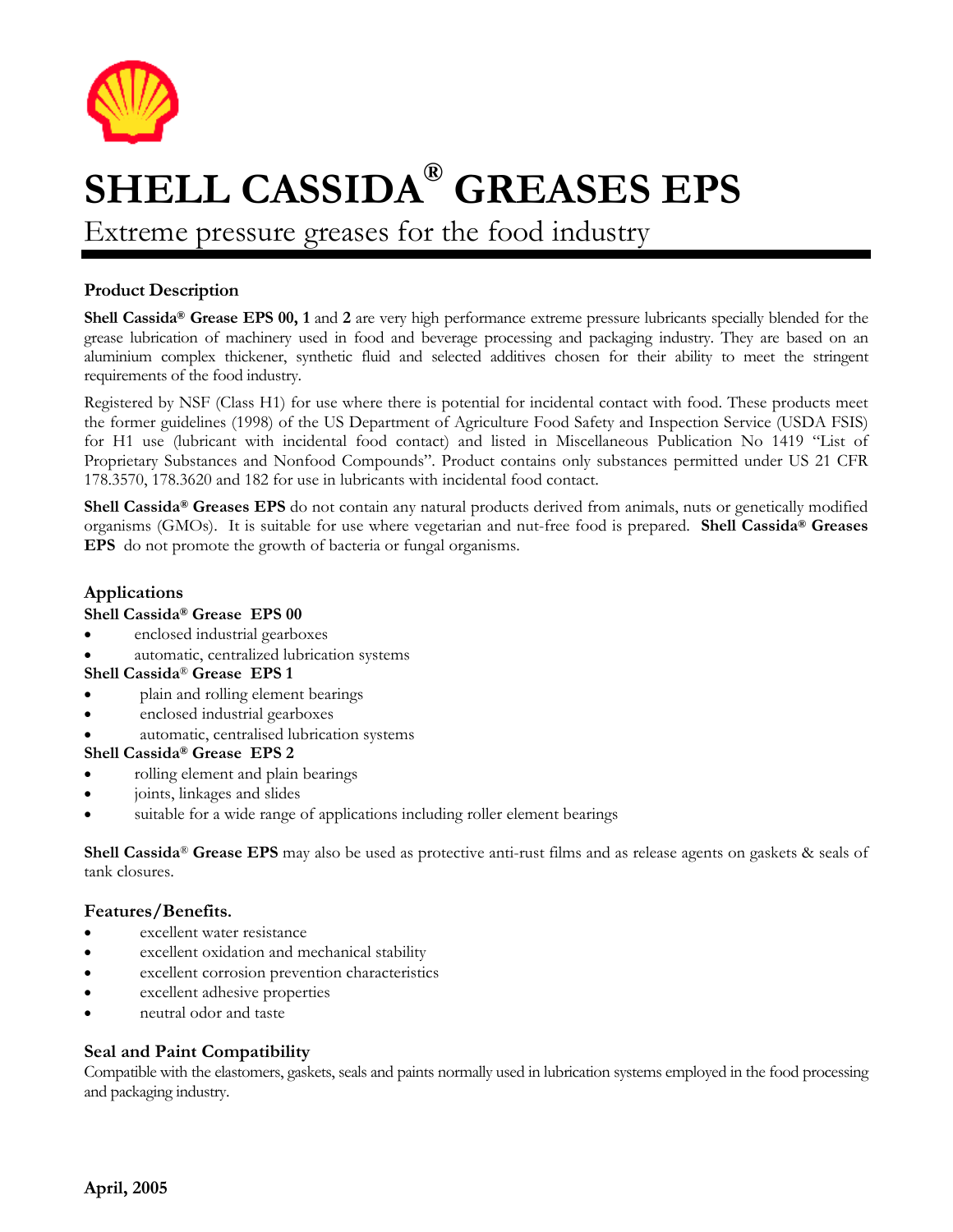# **Operating Temperature Ranges**

**Shell Cassida® Grease EPS:** 

EPS 00: -45°C to 100°C (peak up to 120°C) EPS 1: -40 $^{\circ}$ C to 120 $^{\circ}$ C (peak up to 140 $^{\circ}$ C) EPS 2: -35 $\degree$ C to 120 $\degree$ C (peak up to 140 $\degree$ C)

# **Approvals and Recommendations**

- NSF H1
- David Brown for use in gearboxes
- Approved for use in Kosher and Halal food production.

# **Incidental Food Contact**

Registered by NSF (Class H1) and meet the former USDA H1 guidelines (1998) for lubricants where there is a potential for incidental food contact. Made only from substances permitted under the US FDA Title 21 CFR 178.3570, 178.3620 and/or those generally regarded as safe (US 21 CFR 182) for use in food grade lubricants. To comply with the requirements of US 21 CRF 178.3570, contact with food should be avoided where possible. In the case of incidental food contact, the concentration of this product in the food must not exceed 10 parts per million (10 mg/kg of foodstuff). In locations and/or applications where local legislation does not specify maximum concentration limits, this same 10 ppm limit should be observed, as up to this concentration **Shell Cassida**® **Grease EPS** will not impart undesirable taste, odor, or color to food. Consistent with good manufacturing practice, use only the amount necessary to achieve correct lubrication and take appropriate corrective action should excessive incidental contact with food be detected.

# **Handling and Storage**

All food grade lubricants, such as **Cassida**® **Greases**, should be stored separately, out of direct sunlight or other heat sources, from other lubricants, chemical substances and foodstuffs. Store between 0 and 40 deg. C. Provided that the product has been stored under these conditions, use **Shell Cassida**® **EPS** within 3 years from the date of manufacture.

Accept for use new **Shell Cassida**® products only if the manufacturer's seal is intact, and then record the date the seal was broken. Before opening the pack ensure the area around the closure is clean. It is recommended that it be cleaned with **Shell Cassida**® **PL** or **Shell Cassida**® **Flushing Fluid** and/or potable water. Upon opening the package, use the product within 2 years of opening the package or 3 years from date of manufacture (whichever is sooner).